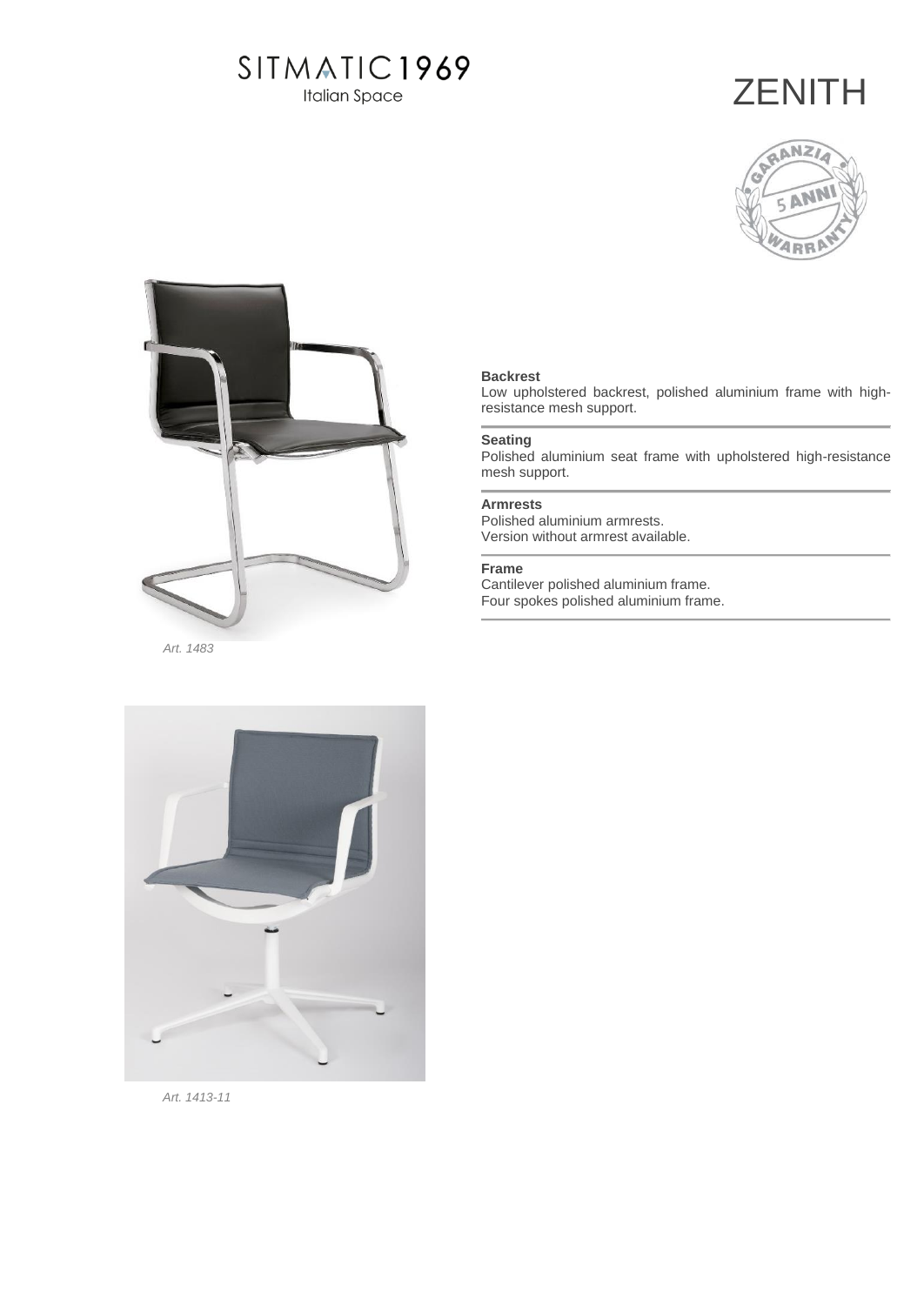# SITMATIC1969

**Italian Space** 

# ZENITH

| <b>CODICE</b> | <b>OPTIONALS</b>                  | <b>AVAILABLE UPHOLSTERY</b>                                                                                                             |
|---------------|-----------------------------------|-----------------------------------------------------------------------------------------------------------------------------------------|
| <b>HS</b>     | Horizontal stripes stitching      | <b>Category 3</b><br>Similpelle<br><b>Category 6</b><br>Revive 1, Revive 2, Vivo, Floyd<br><b>Category 7</b><br><b>Leather Prescott</b> |
| 11            | White painted aluminium structure |                                                                                                                                         |
| 14            | Black painted aluminium structure |                                                                                                                                         |
|               |                                   | The upholstery specifications are listed in the colour charts                                                                           |

### MEASURES and CONFIGURATIONS



| <b>ZENITH</b> | altezza<br>A | larghezza<br>в | profondità<br>C | altezza<br>schienale<br>D | altezza<br>braccioli | altezza<br>seduta | peso  | volume |
|---------------|--------------|----------------|-----------------|---------------------------|----------------------|-------------------|-------|--------|
| 1483          | 824          | 551            | 555             | 380                       | 220                  | 430               | 11.50 | 0.29   |
| 1413          | 824          | 551            | 555             | 380                       | 220                  | 430               | 11,50 | 0,29   |